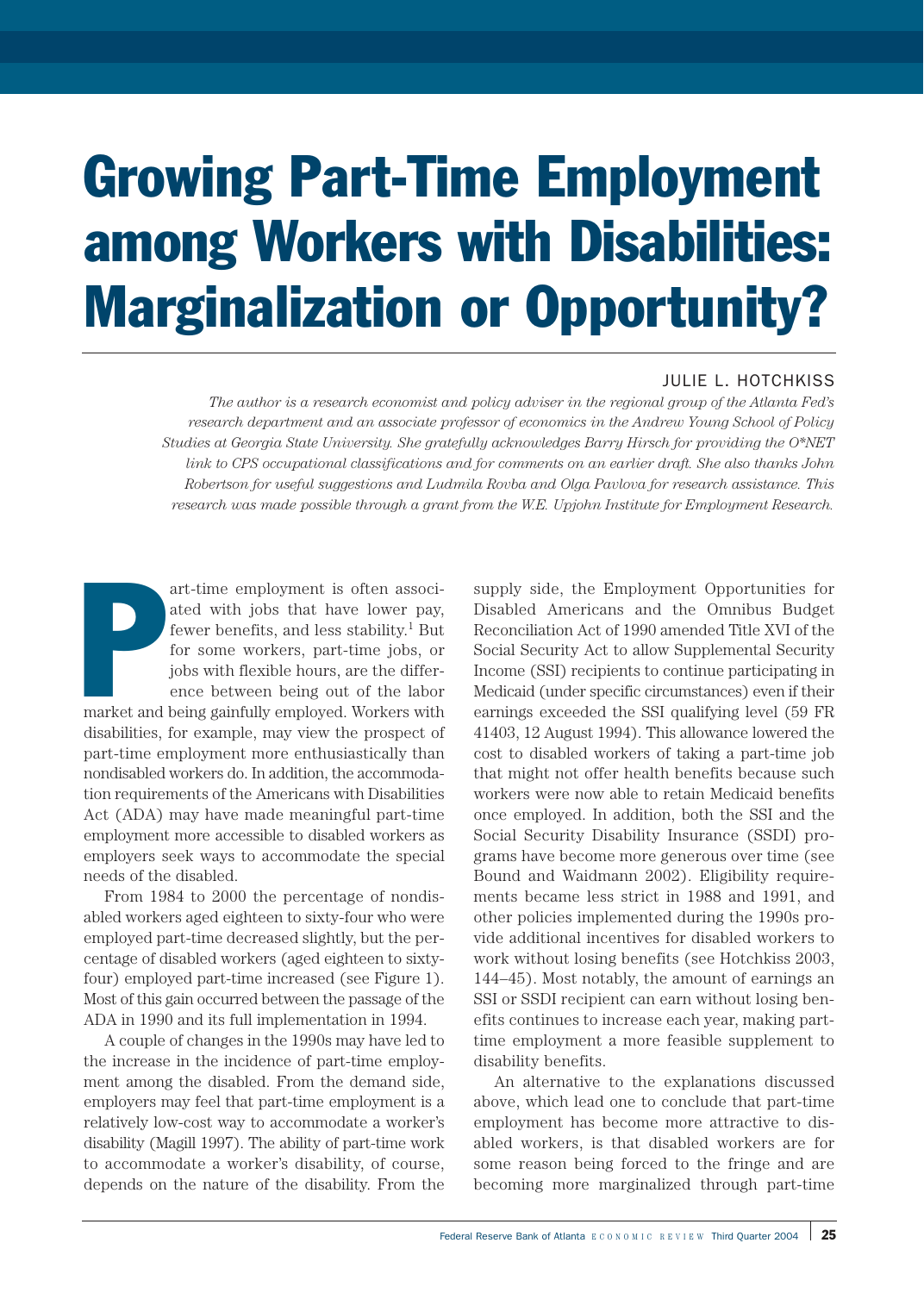

employment. For example, passage of the ADA may have made employers more sensitive to employing disabled individuals, but employers may be unwilling to make the accommodations necessary to employ disabled workers on a full-time basis. In addition, hiring disabled individuals into full-time employment typically means including them in the health benefits offered to all workers, possibly increasing the employer's (and other workers') cost of health coverage.

This article explores the part-time employment experience of workers with disabilities. The analysis first examines how the incidence of part-time employment has changed over time and whether the nature of part-time employment (voluntary versus involuntary) among workers with disabilities has changed over time. This experience will be compared with that of workers without disabilities. If the growth in part-time employment among disabled workers is identified as being primarily involuntary, this finding is evidence that disabled workers are being marginalized, an outcome that is the antithesis of the ADA's goals.

The second part of the analysis looks more closely at the characteristics of the part-time jobs held by disabled workers to see whether the qualitative nature of these jobs has changed over time. If the

increasing over time relative to the quality of jobs held by other categories of workers, this trend is evidence that employers are accommodating disabled workers in jobs not available to nondisabled workers on a part-time basis. This conclusion would likely be considered a positive outcome of the ADA. If the quality of part-time jobs held by disabled workers is not changing over time, this pattern is evidence that the major impetus for the growth in part-time employment is demand driven, likely resulting from changes in disability benefit policies. This conclusion would lend support for these policies, which were designed to entice disabled individuals into the labor market.

#### Data Used for Analyses

The combined Current Population Survey (CPS) annual earnings files for the months of March, April, May, and June for 1984 through 2000 provide demographic information, employment status, earnings, details related to the respondent's job, and location information to control for local labor market conditions for the analyses in this article. These CPS annual earnings files are matched with the March CPS survey for each year to obtain information on disability status, other sources of income, and labor market information available for the previous year.2 This matching strategy results in a sam-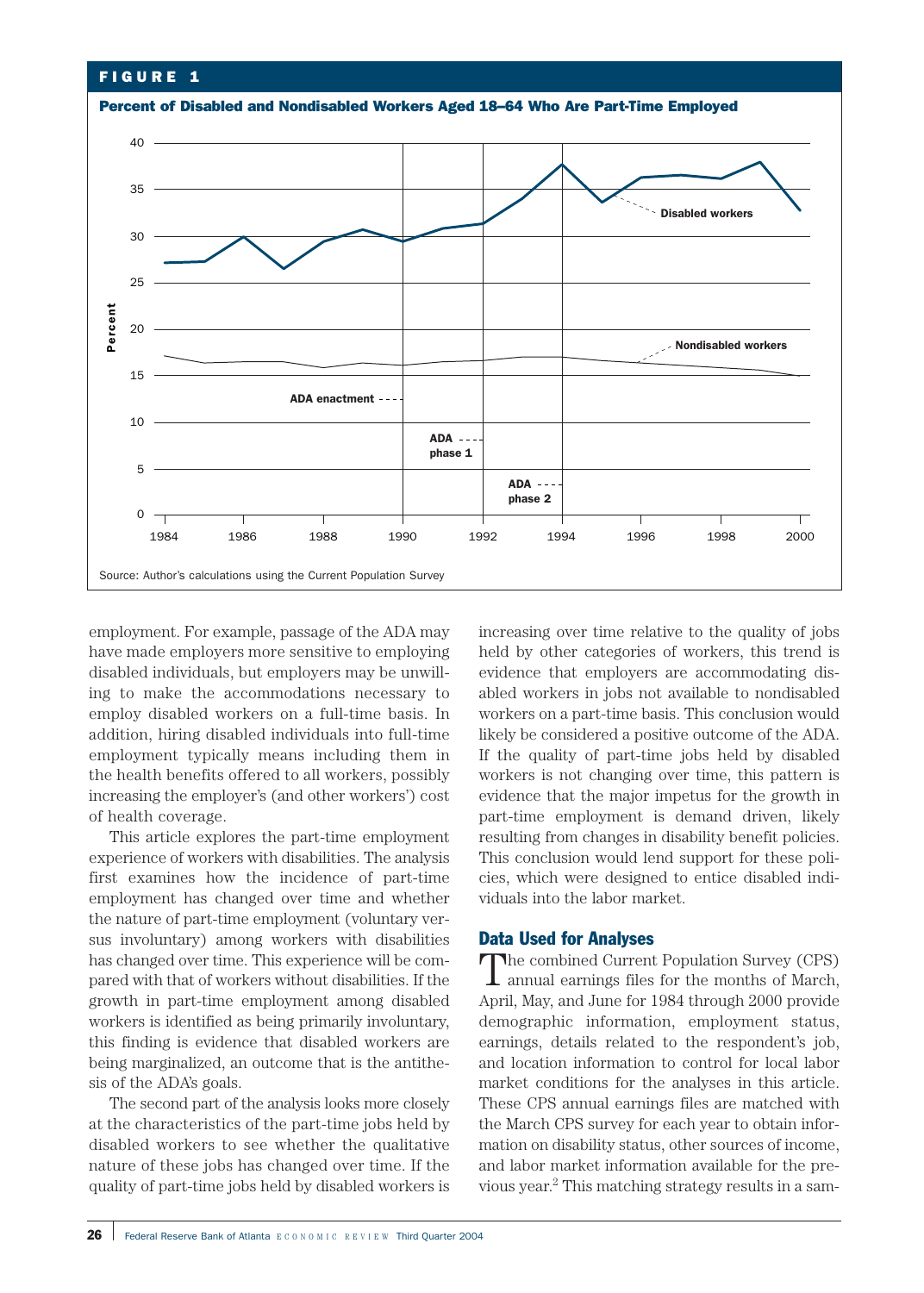#### Sample Means by Disability and Employment Status, Current Population Survey, 1984–2000

|                                                                                                                       |         | Disabled individuals |         | Nondisabled individuals |  |  |
|-----------------------------------------------------------------------------------------------------------------------|---------|----------------------|---------|-------------------------|--|--|
|                                                                                                                       | All     | Employed             | All     | Employed                |  |  |
| Age                                                                                                                   | 46.58   | 41.46                | 37.75   | 37.55                   |  |  |
|                                                                                                                       | (12.69) | (12.10)              | (12.55) | (11.65)                 |  |  |
| Female $= 1$                                                                                                          | 0.52    | 0.47                 | 0.54    | 0.48                    |  |  |
| Nonwhite $= 1$                                                                                                        | 0.19    | 0.14                 | 0.15    | 0.14                    |  |  |
| High school graduate $= 1$                                                                                            | 0.36    | 0.38                 | 0.36    | 0.36                    |  |  |
| Some college $= 1$                                                                                                    | 0.18    | 0.26                 | 0.26    | 0.27                    |  |  |
| College graduate = $1$                                                                                                | 0.07    | 0.12                 | 0.18    | 0.21                    |  |  |
| Advanced degree $= 1$                                                                                                 | 0.02    | 0.05                 | 0.06    | 0.08                    |  |  |
| Central city = $1$                                                                                                    | 0.09    | 0.07                 | 0.08    | 0.08                    |  |  |
| Midwest $= 1$                                                                                                         | 0.23    | 0.27                 | 0.25    | 0.25                    |  |  |
| South $= 1$                                                                                                           | 0.34    | 0.28                 | 0.30    | 0.30                    |  |  |
| West $= 1$                                                                                                            | 0.21    | 0.23                 | 0.22    | 0.22                    |  |  |
| Single household $= 1$                                                                                                | 0.50    | 0.47                 | 0.39    | 0.39                    |  |  |
| Nonlabor income                                                                                                       | \$6,307 | \$3,747              | \$2,008 | \$1,543                 |  |  |
|                                                                                                                       | (9,340) | (7,984)              | (6,375) | (5, 347)                |  |  |
| Weeks worked last year                                                                                                | 12.45   | 39.55                | 38.12   | 46.85                   |  |  |
|                                                                                                                       | (20.01) | (17.53)              | (20.46) | (11.95)                 |  |  |
| Employed $= 1$                                                                                                        | 0.24    | 1.00                 | 0.75    | 1.00                    |  |  |
| Part-time employed $= 1$                                                                                              | 0.08    | 0.32                 | 0.12    | 0.16                    |  |  |
| Number of observations                                                                                                | 78,432  | 18,462               | 938,601 | 707,431                 |  |  |
| Note: Sample is restricted to individuals aged 18–64. Standard deviations of continuous variables are in parentheses. |         |                      |         |                         |  |  |

ple four times larger than any single month of current labor market statistics, yielding greater confidence in the reliability of the results.3 The sample used for the analyses here was limited to individuals aged eighteen through sixty-four.

The earliest year available in the CPS for analysis of outcomes among disabled people is 1981; prior to

1981 identification of a disability in the CPS was made only in the context of why a respondent was not working. Table 1 presents means for the CPS sample used for the analyses. Data only from 1984 and later are used because variations in the availability of variables and some measurement problems exist for the years prior to 1984.

1. For example, see Blank (1990) and Averett and Hotchkiss (1995, 1996).

These issues are further complicated by the matching undertaken to expand the number of observations. For these reasons, confirmatory evidence of the CPS results is found in an additional data source (results available upon request). Further considerations of a disability identifier are proffered by Kruse and Schur (2003). They find different labor market outcomes depending on the definition of disability used. While Kruse and Schur argue that the definition that includes "work limitation" (as used in this article) may not be the definition most appropriate regarding ADA coverage, this group is likely to feel the greatest impact of the legislation on the labor market.

3. Details of the matching procedure are available from the author upon request. Because matching data across one to four months of the CPS is complicated, all analyses are performed unweighted. According to Wooldridge, "stratification based on exogenous variables does not cause any problems: estimators that ignore the stratification are consistent and asymptotically normal, and the usual variance matrix estimators are consistent" (1999, 1386). Since stratification in the CPS sampling design is based on exogenous variables (geographic and demographic) and the attrition that results from the matching procedure is likely unsystematic, the use of weights would produce inefficient parameter estimates. (For further evidence on this point, see also DuMouchel and Duncan 1983 and Manski and McFadden 1981.) In addition, any effect of stratification on the estimation can be accounted for by including indicator variables that correspond to the strata (Ginther and Hayes 2003), so the inclusion of demographic variables (including disability status) should control for any observable effect that sampling based on those characteristics might have (either initially or through attrition of matching). It should also be noted that any systematic attrition or sample loss due to unobservables will not be accounted for, but using weighted data cannot correct this problem.

<sup>2.</sup> While some (for example, Parsons 1980; Haveman and Wolfe 1984) have questioned whether self-reported disability status (as in the CPS) suffers from endogeneity, Stern finds that "any bias due to potential endogeneity is small" (1989, 363). Of course, endogeneity may be more of a concern since the passage of the ADA. And endogeneity among the population as a whole may be more of a problem than among only labor force participants. Additional practical matters related to using the disability indicator in the CPS March income supplement are detailed by Hale (2001).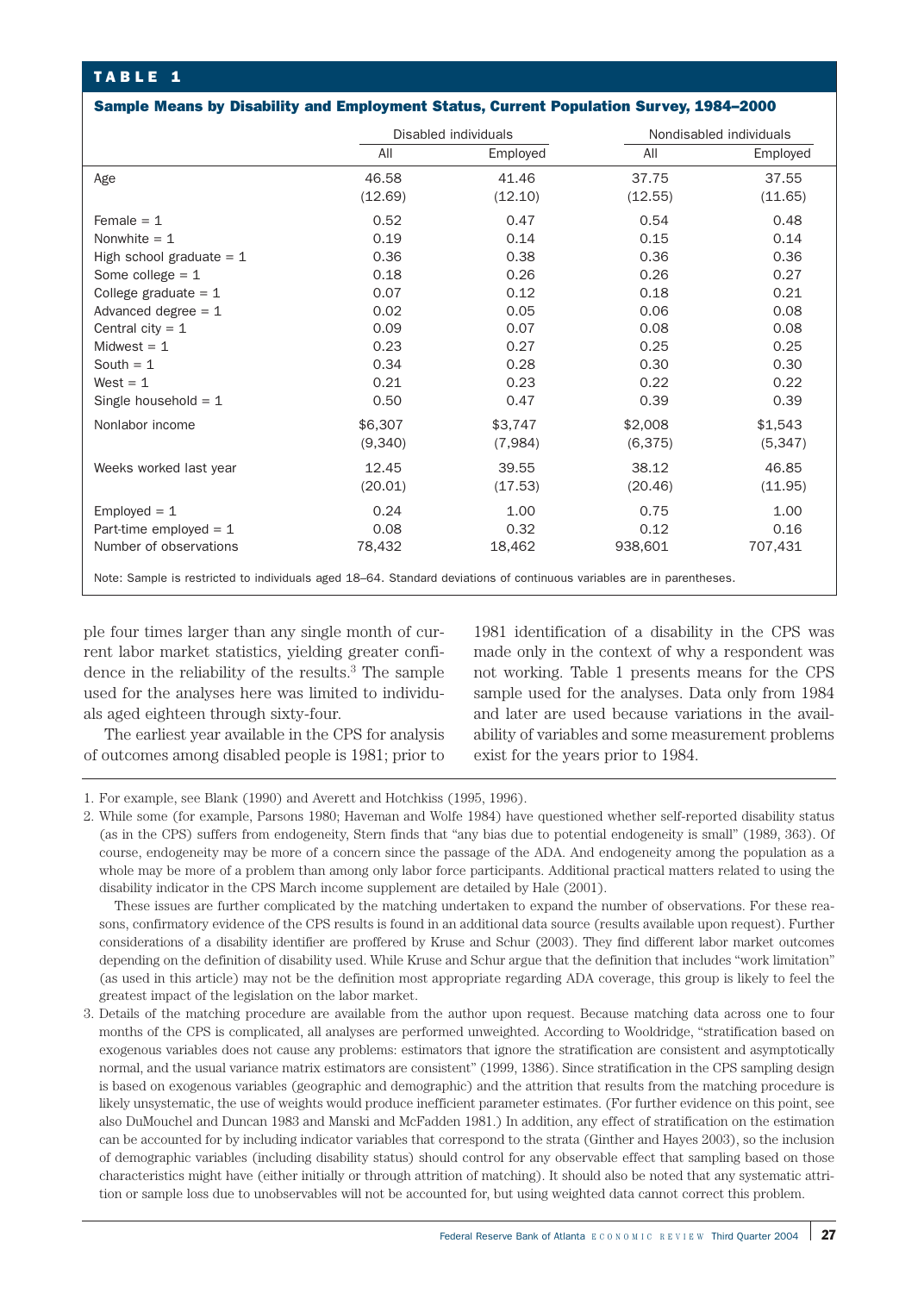Over the entire sample period, 78,432 people (7.7 percent of the CPS sample) are disabled (24 percent of whom are employed), and 938,601 are nondisabled individuals (75 percent of whom are employed). Disabled individuals in the sample tend to be older, single, and less educated, tend to have more nonlabor income and less labor market experience, and are less likely to be employed.

#### Hours of Work

**Part-time employment among disabled workers** may not necessarily be a sign of marginalization or discrimination. Disabled workers (or employers on behalf of their disabled workers) may seek part-

The accommodation requirements of the Americans with Disabilities Act may have made meaningful part-time employment more accessible to disabled workers as employers seek ways to accommodate the special needs of the disabled.

> time employment as a way to accommodate unique health limitations. In addition, part-time employment may provide a means of additional income that does not jeopardize disability benefits that are based on income levels.

> **Incidence of part-time employment.** Figure 1 shows that part-time employment grew from 27 percent in 1984 to 33 percent in 2000 among disabled workers and declined somewhat among nondisabled workers.4 By itself, this observation is consistent with the contention that disabled workers are being pushed to the fringe and becoming more marginalized. However, these raw numbers do not control for other job or individual characteristics, nor do they take into account the reasons for parttime employment.

> To appropriately model the impact of having a work-limiting disability on the incidence of parttime employment among workers, this analysis uses a bivariate probit model. This model estimates the probability of being employed part-time while controlling for unobservable determinants of being employed and being employed part-time. The bivariate specification allows for two outcomes (employment and part-time employment) to be affected by the same unobservable factors. However, one does not observe the part-time employment outcome unless the person is employed to

begin with, and those observed as employed may have systematically different part-time options or make different hours choices than those not employed. Therefore, the model also incorporates a correction that allows one to make inferences for anyone from the population, not just those observed as employed.

The following equations define the relationship assumed between person *i*'s propensity to be employed (*EMPi* \* ), person *i*'s propensity to be  $employed part-time (PT<sub>i</sub><sup>*</sup>)$ , and the individual characteristics of person *i* that are believed to affect employment status  $(X_{1i})$  and the part-time employment outcome  $(X_{2i})$ :

- (1)  $EMP_i^* = \alpha_1 + \gamma_1'X_{1i} + \beta_1 DISABLE_i + \varepsilon_{1i}.$
- (2)  $PT_i^* = \alpha_2 + \gamma_2' X_{2i} + \beta_2 DISABLE_i + \varepsilon_{2i}$ .

 $DISABLE<sub>i</sub>$  is equal to 1 if person *i* is disabled and 0 otherwise. Since  $(\mathit{EMP}_i^*)$  and  $(PT_i^*)$  are not observed, the following dichotomous variables are defined:

(3) 
$$
EMP_i = \begin{cases} 1 \text{ if } EMP_i^* > 0 \\ 0 \text{ otherwise} \end{cases}.
$$

(4) 
$$
PT_i = \begin{cases} 1 \text{ if } PT_i^* > 0 \text{ and } EMP_i^* > 0 \\ 0 \text{ if } PT_i^* \le 0 \text{ and } EMP_i^* > 0. \\ \text{otherwise undefined} \end{cases}
$$

To account for the fact that  $PT_i^*$  is not defined unless  $\textit{EMP}^\ast_i > 0$  (or  $\textit{EMP}_i = 1$ ), the relationship between these two outcomes is specified as a bivariate probit with selection (see Greene 2000, 857);  $\varepsilon_{1i}$ and  $\varepsilon_{\gamma_i}$  are distributed as a bivariate normal with means equal to zero, variances equal to one, and correlation equal to  $\rho$ .

To identify the parameters of this model, the state unemployment rate and the number of weeks worked during the previous year are chosen as regressors unique to  $X_1$ .  $X_1$  and  $X_2$  both include age, education, region, race, gender, marital status, a central city residence indicator, and disability status. In addition,  $X_2$  includes occupation and industry dummy variables, nonlabor income, and a government employer indicator.

The impact of having a work-limiting disability on part-time employment, then, is determined by calculating the unconditional probability of being employed part-time for each individual, varying the disability index between 0 and 1 and then averaging the difference across the sample.<sup>5</sup> For each year,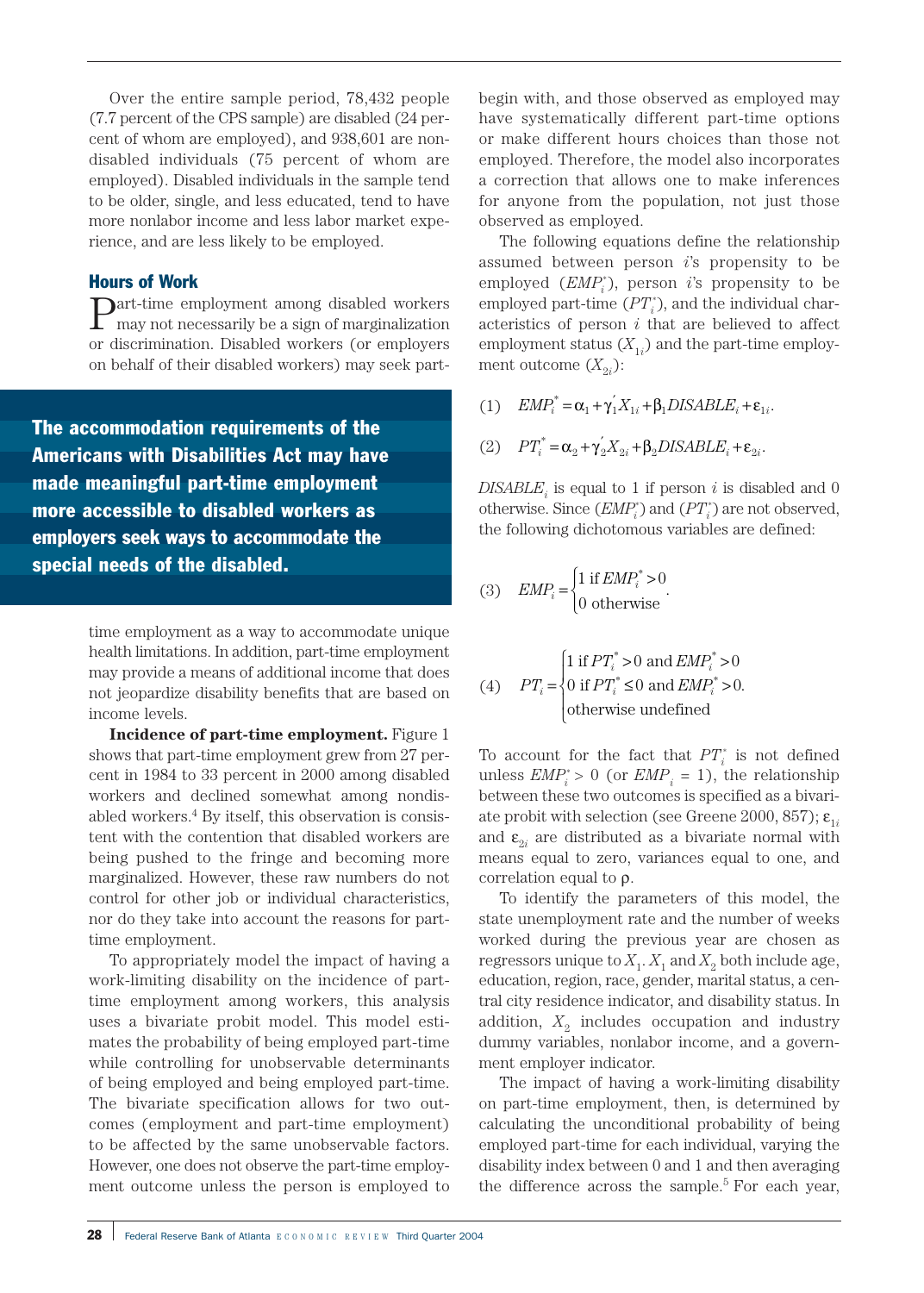

separate specifications are estimated, and the marginal impact of having a work-limiting disability is calculated separately (see Figure 2).

Figure 2 illustrates an increase in the impact of being disabled on the unconditional probability of being employed part-time. Having a work-limiting disability increased the probability that a worker would be employed part-time by 13 percent in 2000, nearly double the estimated effect in 1984. The figure also shows that the impact of disability on the probability of being employed part-time has experienced a consistent upward trend during the entire period, with a minor acceleration during the ADA phase-in period.

To quantify the apparent growth in selectivitycorrected part-time employment among disabled

workers relative to nondisabled workers, a pooled, cross-sectional analysis is performed. The analysis estimates a cross-section, time-series bivariate probit model with dummy variables representing whether the observation shows up in the data before the ADA or after the ADA and whether the observation is a disabled or nondisabled person. These dummy variables are also interacted to determine whether being disabled had any greater impact on employment after the ADA than before the ADA relative to the experience of a nondisabled person.<sup>6</sup>

The pooled, cross-sectional analysis looks just like the bivariate probit model with selection estimated in one year except that it has the following

<sup>4.</sup> Although there is some disagreement about the appropriate definition of part-time employment (see Hotchkiss 1991), the CPS definition of "less than 35 hours per week" is retained here. The use of respondent-supplied reasons for working less than thirty-five hours per week (discussed later in the article) makes this definition the practical choice.

<sup>5.</sup> This method of calculating the marginal effect of a change in a dummy variable is referred to as a measure of discrete change and is described in greater detail by Long (1997, 135–38). Specifically, the average marginal impact of having a disability on the unconditional probability of part-time employment is calculated as  $(1/N)\Sigma_{i=1}^N[P_iPT = 1|X_i, DISABLE = 1] - P_i[PT = 1|X_i,$ *DISABLE* = 0]}. This probability is calculated using the parameter estimates obtained from estimating the bivariate probit model with selection.

<sup>6.</sup> This type of pooled, cross-sectional analysis has been applied by many researchers (for example, Card 1992; Gruber 1994, 2000; Zveglich and Rodgers 2003; and Hamermesh and Trejo 2000). The technique, however, also has its critics (for example, Heckman 1996). The primary criticism of this approach is that it is impossible to control for unobserved changes in the environment that occurred at the same time as the event of interest.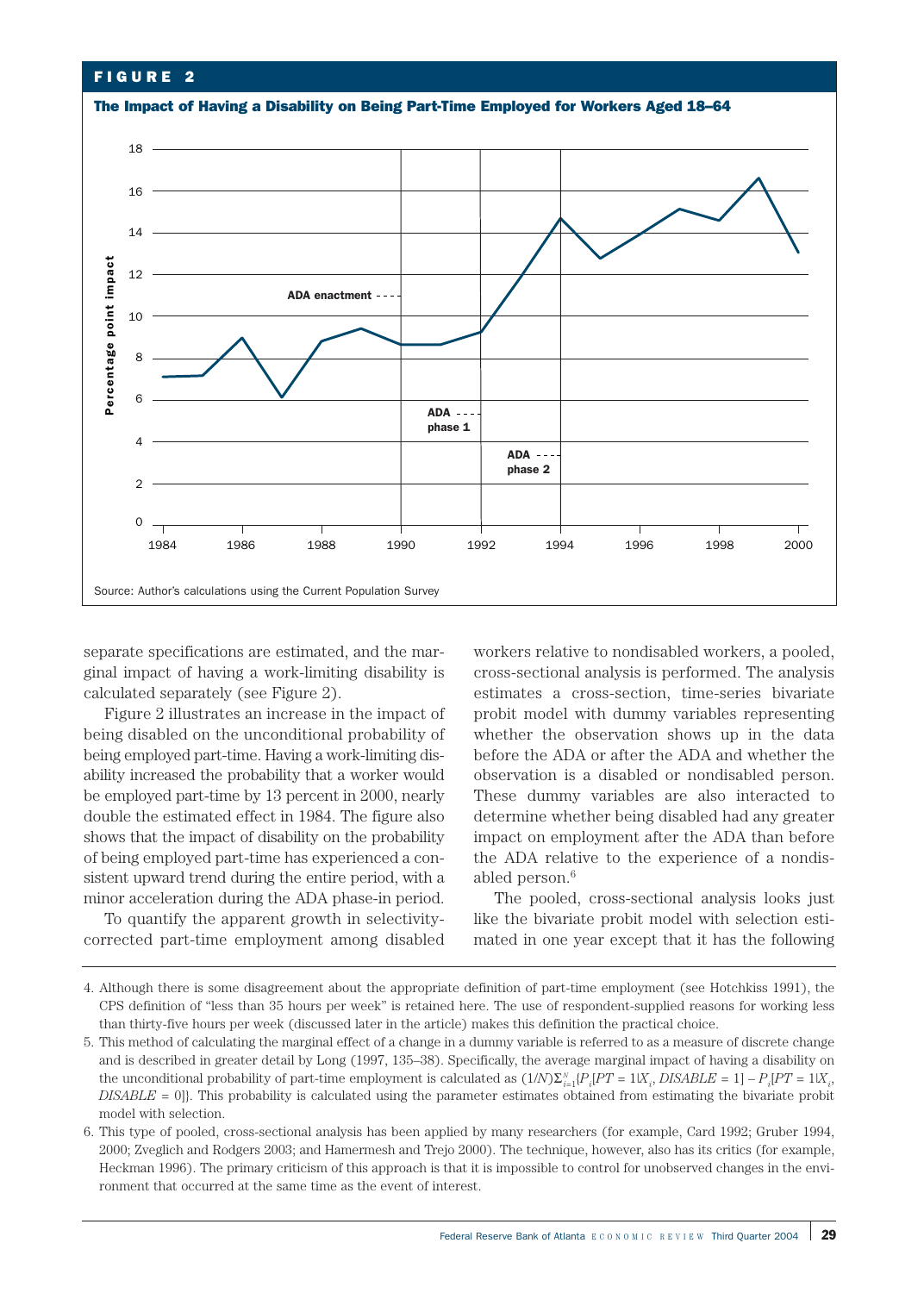## Employment and Part-Time Employment Bivariate Probit with Selection Results, Current Population Survey, Combined Years 1984–2000

|                                                    |                       | Part-time             |
|----------------------------------------------------|-----------------------|-----------------------|
| Regressor                                          | Employment equation   | employment equation   |
| Intercept                                          | $0.7394*$<br>(0.0295) | $0.4678*$<br>(0.0233) |
| Age/100                                            | $-1.8000*$            | $-13.0798*$           |
|                                                    | (0.1528)              | (0.1294)              |
| Age squared/10,000                                 | 2.4449*               | 15.1266*              |
|                                                    | (0.1938)              | (0.1362)              |
| Female $= 1$                                       | $0.2029*$             | $0.6595*$             |
|                                                    | (0.0053)              | (0.0044)              |
| Nonwhite $= 1$                                     | $-0.1702*$            | $-0.1424*$            |
|                                                    | (0.0068)              | (0.0059)              |
| High school graduate $= 1$                         | $0.1143*$             | $0.2182*$             |
|                                                    | (0.0072)              | (0.0060)              |
| Some college $= 1$                                 | $0.2278*$             | $-0.0152+$            |
|                                                    | (0.0078)              | (0.0063)              |
| College graduate = $1$                             | $0.3750*$             | $-0.1658*$            |
|                                                    | (0.0094)              | (0.0073)              |
| Advanced degree $= 1$                              | $0.3665*$             | $-0.1736*$            |
|                                                    | (0.0147)              | (0.0098)              |
| Central city = $1$                                 | 0.1895                | $-0.0856*$            |
|                                                    | (0.0093)              | (0.0075)              |
| Midwest $= 1$                                      | $0.0216*$             | $0.0226*$             |
|                                                    | (0.0076)              | (0.0054)              |
| South $= 1$                                        | $0.0719*$             | $-0.1716*$            |
|                                                    | (0.0073)              | (0.0054)              |
| $West = 1$                                         | $0.0250*$             | $-0.0224*$            |
|                                                    | (0.0078)              | (0.0057)              |
| Single household = $1$                             | $-0.1841*$            | $-0.1469*$            |
|                                                    | (0.0058)              | (0.0043)              |
| Number of weeks worked last year/100               | 3.3738*               |                       |
|                                                    | $-0.0141$             |                       |
| State unemployment rate/10                         | $-0.6578*$            |                       |
|                                                    | $-0.0142$             |                       |
| Industry indicators (manufacturing excluded)       |                       |                       |
| Agriculture, farming, and fishing $= 1$            |                       | $0.6110*$             |
|                                                    |                       | (0.0236)              |
| Mining and construction $= 1$                      |                       | $0.5226*$             |
|                                                    |                       | (0.0120)              |
| Transportation, communication, and utilities $= 1$ |                       | $0.4612*$             |
|                                                    |                       | (0.0106)              |
| Wholesale and retail trade $= 1$                   |                       | $0.9021*$             |
|                                                    |                       | (0.0082)              |
| Finance, insurance, and real estate $= 1$          |                       | $0.3477*$             |
|                                                    |                       | (0.1105)              |
| Service $= 1$                                      |                       | 0.8480*               |
|                                                    |                       | (0.0082)              |
| Public administration = $1$                        |                       | $0.1039*$             |
|                                                    |                       | (0.0143)              |
|                                                    |                       |                       |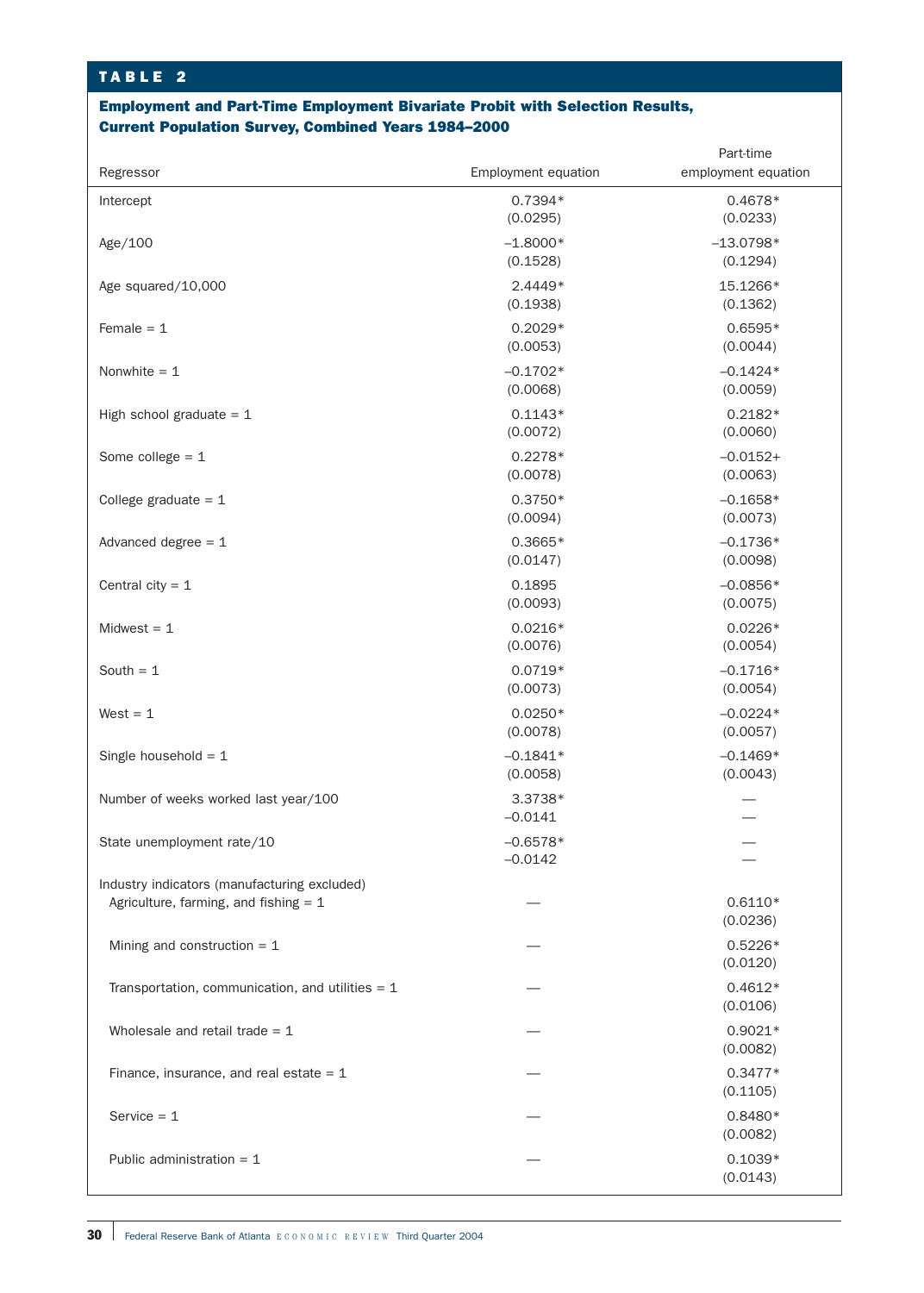### TABLE 2 (continued)

| Regressor                                                                                                                                                                                                                                                                          | <b>Employment equation</b> | Part-time<br>employment equation |  |  |
|------------------------------------------------------------------------------------------------------------------------------------------------------------------------------------------------------------------------------------------------------------------------------------|----------------------------|----------------------------------|--|--|
|                                                                                                                                                                                                                                                                                    |                            |                                  |  |  |
| Occupation indicators (managerial and professional excluded)<br>Technical $= 1$                                                                                                                                                                                                    |                            | $0.2514*$<br>(0.0059)            |  |  |
| Service $= 1$                                                                                                                                                                                                                                                                      |                            | $0.5743*$<br>(0.0069)            |  |  |
| Farming, fishing, and forestry = $1$                                                                                                                                                                                                                                               |                            | $0.3971*$<br>(0.0226)            |  |  |
| $Craft = 1$                                                                                                                                                                                                                                                                        |                            | $-0.0794*$<br>(0.0105)           |  |  |
| Laborer $= 1$                                                                                                                                                                                                                                                                      |                            | $0.3297*$<br>(0.0083)            |  |  |
| Government employer $= 1$                                                                                                                                                                                                                                                          |                            | $0.0317*$<br>(0.0060)            |  |  |
| Nonlabor income/100,000                                                                                                                                                                                                                                                            |                            | 13.0021*<br>(0.3348)             |  |  |
| $DISABLE = 1$                                                                                                                                                                                                                                                                      | $-0.0965*$<br>(0.0178)     | 0.3856*<br>(0.0154)              |  |  |
| $POST$ (year $\geq 1992$ ) = 1                                                                                                                                                                                                                                                     | $-0.0069$<br>(0.0056)      | $-0.0052$<br>(0.0040)            |  |  |
| $DISABLE*POST = 1$                                                                                                                                                                                                                                                                 | $-0.0376$<br>(0.0255)      | $0.1574*$<br>(0.0213)            |  |  |
| Rho                                                                                                                                                                                                                                                                                | $0.7748*$<br>(0.0049)      |                                  |  |  |
| Log-likelihood                                                                                                                                                                                                                                                                     | $-393,775$                 |                                  |  |  |
| Number of observations                                                                                                                                                                                                                                                             | 771,227                    |                                  |  |  |
| Notes: Standard errors are in parentheses. * indicates significance at the 99 percent confidence level; + indicates significance at the 95<br>percent confidence level: $\land$ indicates significance at the 90 percent confidence level. Sample contains individuals aged 18–64. |                            |                                  |  |  |

additional time-period dummy variables and interaction terms:

(5) 
$$
EMP_i^* = \alpha_1 + \gamma_1' X_{1i} + \beta_1 DISABLE_i + \phi_1 POST_i + \theta_1 DISABLE_i^* POST_i + \varepsilon_{1i}.
$$

(6) 
$$
PT_i^* = \alpha_2 + \gamma_2' X_{2i} + \beta_2 DISABLE_i + \phi_2 POST_i + \theta_2 DISABLE_i^* POST_i + \varepsilon_{2i}.
$$

Again, dichotomous variables are defined as in equations (3) and (4), and the model is estimated as a bivariate probit with selection. In these equations,  $POST_i$  is equal to 1 if person *i* is observed in 1992 or later. The year 1992 was chosen as the delineator since this was the first year of implementation of the ADA.

In this framework, the affected group (the disabled) is controlled for by a dummy variable indicating whether the individual has a work-limiting disability, and the time period is controlled for by a dummy variable indicating whether the ADA had been implemented yet or not. Because the model is not linear, a single parameter coefficient does not reveal the additional impact the ADA had on the difference in employment probabilities between the disabled and the nondisabled. The difference in the impact of having a work-limiting disability on employment across the two time periods can be calculated by evaluating the probabilities of interest for each person, varying the *DISABLE* and *POST* dummy variables, taking the difference between these probabilities, and averaging those differences across the sample. Table 2 details the regression results.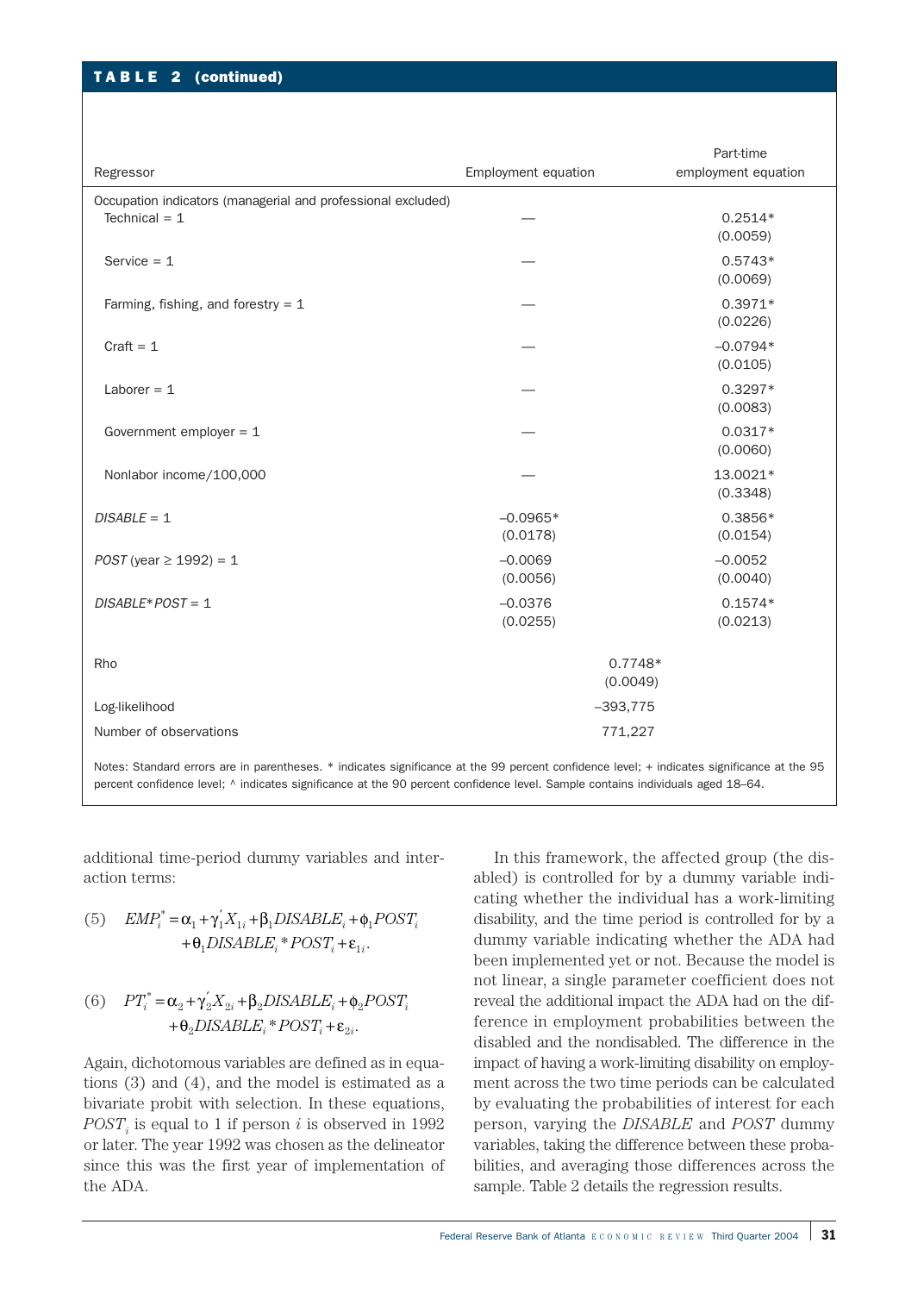

The estimated coefficient on *DISABLE\*POST* from the part-time employment equation translates into a 4 percentage point greater probability of disabled workers being employed part-time than nondisabled workers, post-ADA relative to pre-ADA. In addition, the probability of nondisabled workers being employed part-time changed by less than 0.01 percentage point post- versus pre-ADA. Other coefficients are typically of the expected sign. Whites, females, high school graduates, and those with more nonlabor income are more likely to be employed part-time. Workers in all industries are more likely to be employed part-time than workers in manufacturing. And only those in craft occupations are less likely to be employed part-time than are managers and professionals.

**Type of part-time employment.** An important consideration of the conclusion that disabled workers are more likely to be employed part-time and that the disparity is growing is what those part-time jobs look like. Are disabled workers more likely to be employed part-time by choice? To answer this question, a univariate probit analysis is performed. The purpose of the probit analysis is to determine, among part-time workers, whether the probability of being voluntarily (versus involuntarily) employed workers relative to nondisabled part-time workers, holding constant other factors that may determine the classification. Voluntary part-time workers are defined as working less than thirty-five hours per week and not wanting to work full time (1994– 2000) and working less than thirty-five hours per week for reasons coded as 07-15 (1984–93) (see Stratton 1994 for justification). Reason codes 07-15 are holiday, labor dispute, bad weather, own illness, on vacation, too busy with school or house, did not want to work full-time, full-time work week is less than thirty-five hours, or other.

The results of this probit estimation can be found in Figure 3, which depicts the marginal effect of being disabled on the probability that a part-time worker's status is voluntary. Because no model of employment is estimated, the results are generalizable to part-time workers only. The observation of interest in Figure 3 is that, for most years prior to 1991, being disabled decreased a part-time worker's probability of being voluntarily (versus involuntarily) part-time employed; however, after 1991 disabled part-time workers were more likely each year to be voluntarily employed part-time than nondisabled part-time workers were. The implication is that the growth in part-time employment has been primarily voluntary (for a given set of individual characteris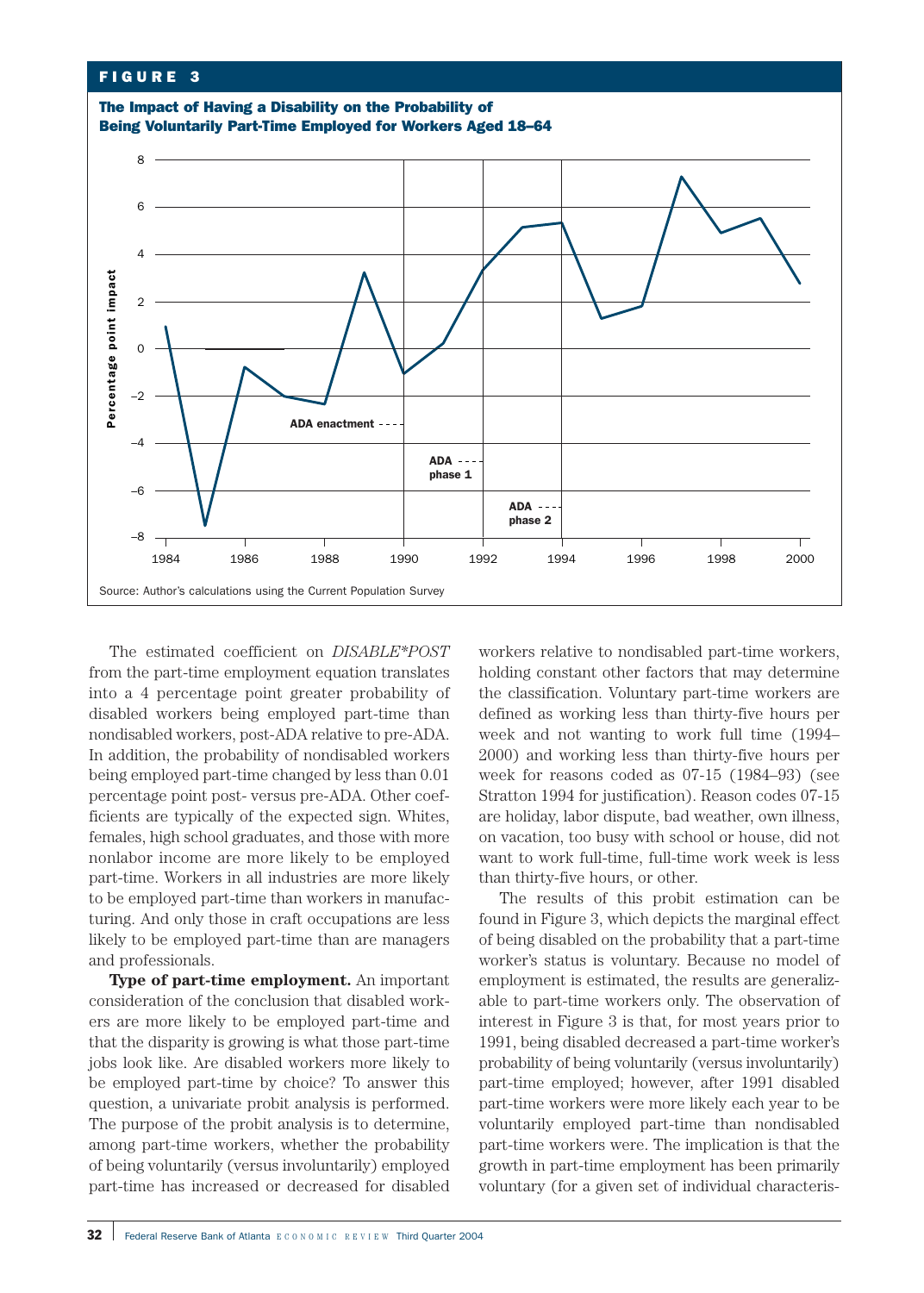tics) and may actually be in response to the better accommodation of a worker's disability.7

To quantify the extent to which the disabled are more likely than the nondisabled to be voluntarily employed part-time post-ADA versus pre-ADA, a univariate probit model that describes the probability that a part-time worker is voluntarily (versus involuntarily) employed part-time  $(V\!P T^*_i)$  is specified as

(7) 
$$
VPT_i^* = \alpha_3 + \gamma_3' X_{3i} + \beta_3 DISABLE_i + \phi_3 POST_i + \theta_3 DISABLE_i^* POST_i + \varepsilon_{3i},
$$

where  $X_i$  is a set of covariates for each person (individual demographic characteristics), *DISABLE* is equal to 1 if person *i* has a work-limiting disability, and  $POST_i$  is equal to 1 if person  $i$  is observed in 1992 or later. Since  $V\!PT_i^*$  is unobserved, a dichotomous variable,  $V\!PT_i^{}$ , is defined as equal to 1 if person  $i$  is voluntarily employed part-time and 0 if the person is involuntarily employed part-time. In this framework, the affected group (the disabled) is controlled for by a dummy variable indicating whether the individual has a work-limiting disability, and the time period is controlled for by a dummy variable indicating whether the ADA had been implemented yet or not. The coefficient of interest  $(\theta_3)$  therefore measures the change in employment probability of disabled workers relative to nondisabled workers after implementation of the ADA relative to before implementation.  $X_{3i}$  includes individual demographic characteristics; Table 3 details the regressors included in the estimation and the regression results.

The coefficient on *DISABLE\*POST* confirms that the probability of being voluntarily (versus involuntarily) employed part-time increased more post-ADA for disabled part-time workers than for nondisabled part-time workers. The coefficient translates into a 5 percentage point increase in the probability that a disabled part-time worker is voluntarily employed part-time relative to that of a nondisabled part-time worker. This result, taken with the overall growth in part-time employment, suggests that part-time employment and flexible hours may be a mechanism by which employers are able and willing to accommodate workers' disabilities (see Magill 1997).

#### Characterizing Part-Time Employment

The evidence from the previous section leads to two conclusions: (1) Part-time employment is increasing among the disabled at a much faster rate than among the nondisabled. (2) The increase in

part-time employment among disabled workers is primarily voluntary. Clearly, part-time employment has become more attractive to disabled workers. The next question is, Why? Are the characteristics of part-time jobs available to disabled workers changing in a way that makes them more attractive? For example, in a desire to accommodate or attract disabled workers, are employers making certain jobs available to disabled part-time workers that are unavailable to nondisabled workers on a part-time basis? Or are part-time jobs more attractive because of changes in Medicaid availability or other disability policies? This section will evaluate changes in the qualitative characteristics of part-time jobs

The increase in part-time employment among disabled workers is primarily voluntary. Clearly, part-time employment has become more attractive to disabled workers.

across disability status to help identify the source of the growth in voluntary part-time employment among disabled workers.

**The Occupational Information Network (O\*NET) Database.** The U.S. Department of Labor Employment and Training Administration has constructed a detailed database that contains 259 job descriptors for 1,122 occupations. These descriptors are grouped into five broad categories: worker characteristics (such as abilities required of a worker to perform the job), worker requirements (skills and knowledge required to perform the job), experience requirements (experience, licensing, and skills required to perform the job), occupational requirements (generalized activities and context of the job), and occupation-specific information (tasks of the job). Each ability, task, or knowledge requirement is rated on the level at which it is represented in the particular occupation and on the importance of that component to performing the job. The ratings range from 0 to 5. The O\*NET occupation codes correspond to the 1990 Census occupation codes, so they are available starting in 1992 for the CPS data (1992 is the first year the CPS started using 1990 Census occupation codes).

<sup>7.</sup> These results are consistent with the findings of Schur (2003), who finds that part-time and contingent work grows among the disabled during tight labor markets, which would be expected if these arrangements are voluntary.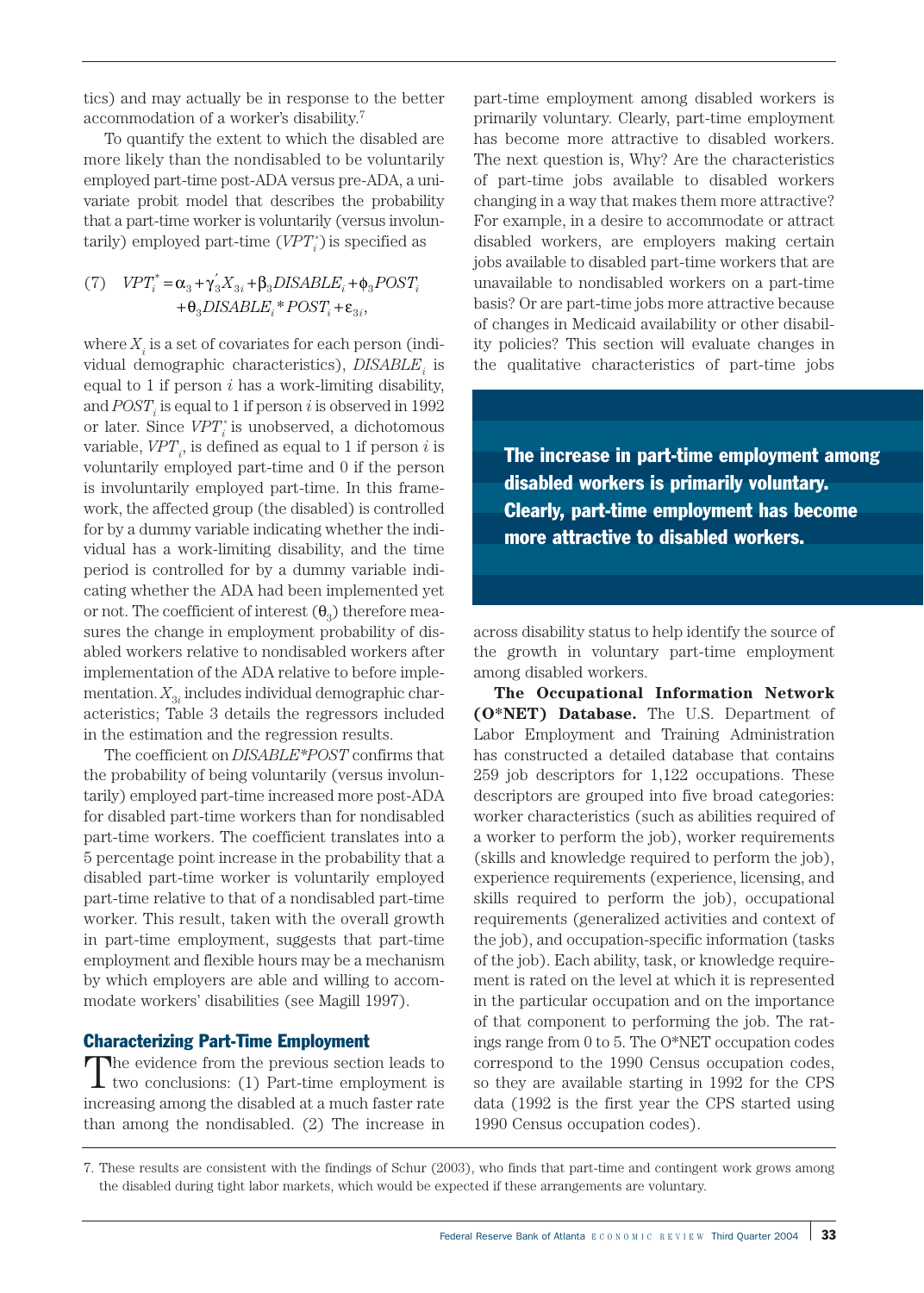## Probit Estimation of Voluntary Part-Time Employment among Part-Time Workers Only, Current Population Survey, Combined Years 1984–2000

| 2.5216*<br>Intercept<br>(0.0480)<br>$-10.1595*$<br>Age/100<br>(0.2104)<br>12.1444*<br>Age squared/10,000<br>(0.2626)<br>Female $= 1$<br>$0.2073*$<br>(0.0099)<br>Nonwhite $= 1$<br>$-0.2295*$<br>(0.0117)<br>$-0.1356*$<br>High school graduate = $1$<br>(0.0113)<br>Some college $= 1$<br>$0.1612*$<br>(0.0115)<br>$0.0572*$<br>College graduate = $1$<br>(0.0145)<br>$-0.0774*$<br>Advanced degree $= 1$<br>(0.0210)<br>Central city = $1$<br>$-0.0316$<br>(0.0150)<br>Midwest $= 1$<br>$-0.1134*$<br>(0.0106)<br>$-0.1436*$<br>South $= 1$<br>(0.0110)<br>West $= 1$<br>$-0.1633*$<br>(0.0113)<br>Single household = $1$<br>$-0.3505*$<br>(0.0096)<br>$0.1757*$<br>Number of weeks worked last year/100<br>(0.0226)<br>State unemployment rate/10<br>$-0.3019*$<br>(0.0226)<br>Industry indicators (manufacturing excluded)<br>Agriculture, farming, and fishing $= 1$<br>$0.0791^$<br>(0.0464)<br>$-0.1851*$<br>Mining and construction $= 1$<br>(0.0308)<br>$-0.1391*$<br>Transportation, communication, and utilities $= 1$<br>(0.0255)<br>Wholesale and retail trade $= 1$<br>0.02085<br>(0.0193)<br>$0.1423*$<br>Finance, insurance, and real estate $= 1$<br>(0.0261)<br>Service $= 1$<br>$0.1330*$<br>(0.0193)<br>Public administration $= 1$<br>$0.0965*$ | Regressor | Probability of voluntary<br>part-time employment |  |  |  |
|----------------------------------------------------------------------------------------------------------------------------------------------------------------------------------------------------------------------------------------------------------------------------------------------------------------------------------------------------------------------------------------------------------------------------------------------------------------------------------------------------------------------------------------------------------------------------------------------------------------------------------------------------------------------------------------------------------------------------------------------------------------------------------------------------------------------------------------------------------------------------------------------------------------------------------------------------------------------------------------------------------------------------------------------------------------------------------------------------------------------------------------------------------------------------------------------------------------------------------------------------------------------|-----------|--------------------------------------------------|--|--|--|
|                                                                                                                                                                                                                                                                                                                                                                                                                                                                                                                                                                                                                                                                                                                                                                                                                                                                                                                                                                                                                                                                                                                                                                                                                                                                      |           |                                                  |  |  |  |
|                                                                                                                                                                                                                                                                                                                                                                                                                                                                                                                                                                                                                                                                                                                                                                                                                                                                                                                                                                                                                                                                                                                                                                                                                                                                      |           |                                                  |  |  |  |
|                                                                                                                                                                                                                                                                                                                                                                                                                                                                                                                                                                                                                                                                                                                                                                                                                                                                                                                                                                                                                                                                                                                                                                                                                                                                      |           |                                                  |  |  |  |
|                                                                                                                                                                                                                                                                                                                                                                                                                                                                                                                                                                                                                                                                                                                                                                                                                                                                                                                                                                                                                                                                                                                                                                                                                                                                      |           |                                                  |  |  |  |
|                                                                                                                                                                                                                                                                                                                                                                                                                                                                                                                                                                                                                                                                                                                                                                                                                                                                                                                                                                                                                                                                                                                                                                                                                                                                      |           |                                                  |  |  |  |
|                                                                                                                                                                                                                                                                                                                                                                                                                                                                                                                                                                                                                                                                                                                                                                                                                                                                                                                                                                                                                                                                                                                                                                                                                                                                      |           |                                                  |  |  |  |
|                                                                                                                                                                                                                                                                                                                                                                                                                                                                                                                                                                                                                                                                                                                                                                                                                                                                                                                                                                                                                                                                                                                                                                                                                                                                      |           |                                                  |  |  |  |
|                                                                                                                                                                                                                                                                                                                                                                                                                                                                                                                                                                                                                                                                                                                                                                                                                                                                                                                                                                                                                                                                                                                                                                                                                                                                      |           |                                                  |  |  |  |
|                                                                                                                                                                                                                                                                                                                                                                                                                                                                                                                                                                                                                                                                                                                                                                                                                                                                                                                                                                                                                                                                                                                                                                                                                                                                      |           |                                                  |  |  |  |
|                                                                                                                                                                                                                                                                                                                                                                                                                                                                                                                                                                                                                                                                                                                                                                                                                                                                                                                                                                                                                                                                                                                                                                                                                                                                      |           |                                                  |  |  |  |
|                                                                                                                                                                                                                                                                                                                                                                                                                                                                                                                                                                                                                                                                                                                                                                                                                                                                                                                                                                                                                                                                                                                                                                                                                                                                      |           |                                                  |  |  |  |
|                                                                                                                                                                                                                                                                                                                                                                                                                                                                                                                                                                                                                                                                                                                                                                                                                                                                                                                                                                                                                                                                                                                                                                                                                                                                      |           |                                                  |  |  |  |
|                                                                                                                                                                                                                                                                                                                                                                                                                                                                                                                                                                                                                                                                                                                                                                                                                                                                                                                                                                                                                                                                                                                                                                                                                                                                      |           |                                                  |  |  |  |
|                                                                                                                                                                                                                                                                                                                                                                                                                                                                                                                                                                                                                                                                                                                                                                                                                                                                                                                                                                                                                                                                                                                                                                                                                                                                      |           |                                                  |  |  |  |
|                                                                                                                                                                                                                                                                                                                                                                                                                                                                                                                                                                                                                                                                                                                                                                                                                                                                                                                                                                                                                                                                                                                                                                                                                                                                      |           |                                                  |  |  |  |
|                                                                                                                                                                                                                                                                                                                                                                                                                                                                                                                                                                                                                                                                                                                                                                                                                                                                                                                                                                                                                                                                                                                                                                                                                                                                      |           |                                                  |  |  |  |
|                                                                                                                                                                                                                                                                                                                                                                                                                                                                                                                                                                                                                                                                                                                                                                                                                                                                                                                                                                                                                                                                                                                                                                                                                                                                      |           |                                                  |  |  |  |
|                                                                                                                                                                                                                                                                                                                                                                                                                                                                                                                                                                                                                                                                                                                                                                                                                                                                                                                                                                                                                                                                                                                                                                                                                                                                      |           |                                                  |  |  |  |
|                                                                                                                                                                                                                                                                                                                                                                                                                                                                                                                                                                                                                                                                                                                                                                                                                                                                                                                                                                                                                                                                                                                                                                                                                                                                      |           |                                                  |  |  |  |
|                                                                                                                                                                                                                                                                                                                                                                                                                                                                                                                                                                                                                                                                                                                                                                                                                                                                                                                                                                                                                                                                                                                                                                                                                                                                      |           |                                                  |  |  |  |
|                                                                                                                                                                                                                                                                                                                                                                                                                                                                                                                                                                                                                                                                                                                                                                                                                                                                                                                                                                                                                                                                                                                                                                                                                                                                      |           |                                                  |  |  |  |
|                                                                                                                                                                                                                                                                                                                                                                                                                                                                                                                                                                                                                                                                                                                                                                                                                                                                                                                                                                                                                                                                                                                                                                                                                                                                      |           |                                                  |  |  |  |
|                                                                                                                                                                                                                                                                                                                                                                                                                                                                                                                                                                                                                                                                                                                                                                                                                                                                                                                                                                                                                                                                                                                                                                                                                                                                      |           |                                                  |  |  |  |
| (0.0346)                                                                                                                                                                                                                                                                                                                                                                                                                                                                                                                                                                                                                                                                                                                                                                                                                                                                                                                                                                                                                                                                                                                                                                                                                                                             |           |                                                  |  |  |  |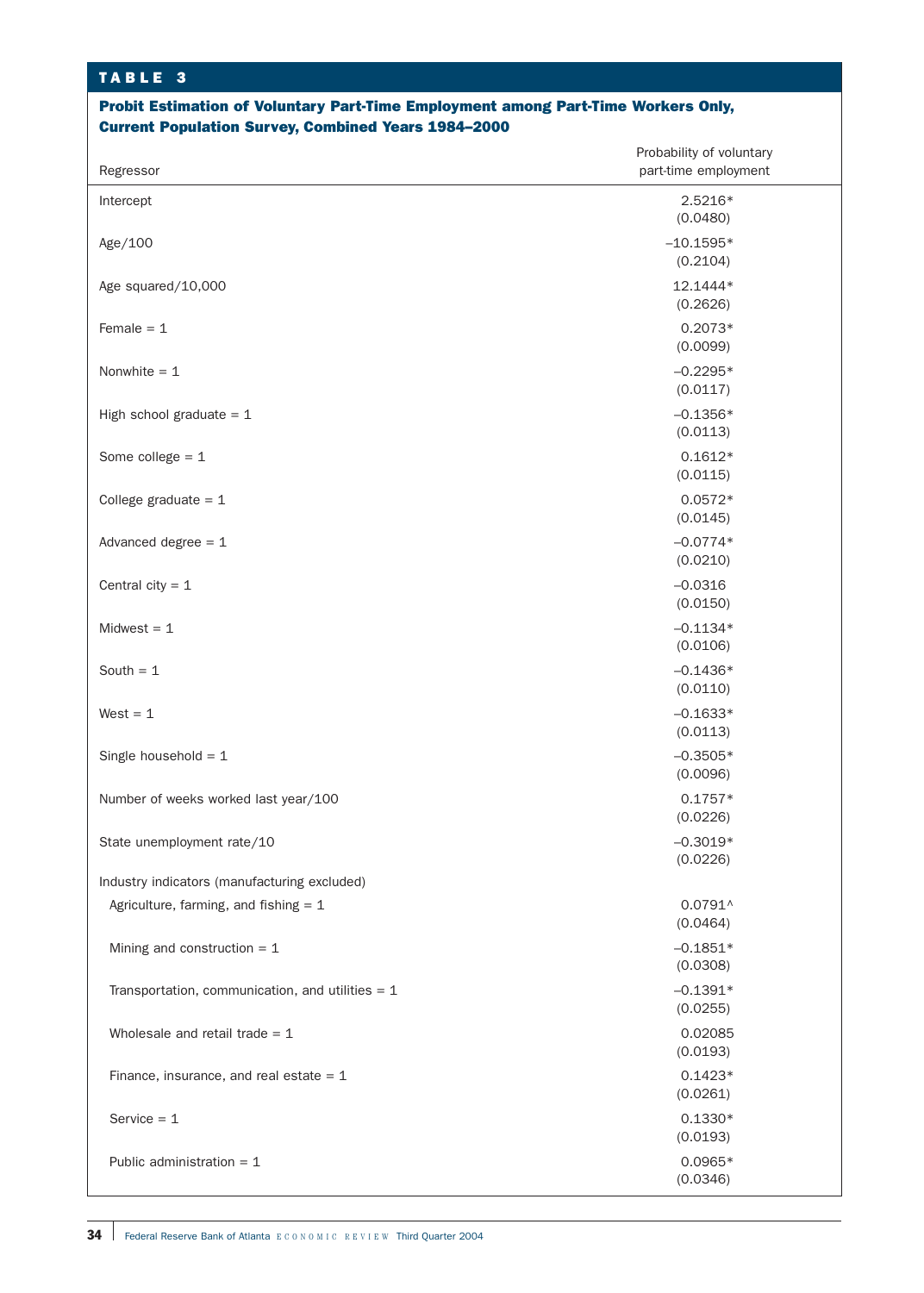| TABLE 3 (continued)                                          |                                                  |
|--------------------------------------------------------------|--------------------------------------------------|
|                                                              |                                                  |
| Regressor                                                    | Probability of voluntary<br>part-time employment |
| Occupation indicators (managerial and professional excluded) |                                                  |
| Technical $= 1$                                              | $0.0545*$<br>(0.0126)                            |
| Service $= 1$                                                | $-0.1067*$<br>(0.0133)                           |
| Farming, fishing, and forestry = $1$                         | $-0.2773*$<br>(0.0429)                           |
| $Craft = 1$                                                  | $-0.3239*$<br>(0.0270)                           |
| Laborer $= 1$                                                | $-0.1936*$<br>(0.0171)                           |
| Government employer = $1$                                    | $-0.0239$<br>(0.0118)                            |
| Nonlabor income/100,000                                      | 7.8349*<br>(0.6863)                              |
| $DISABLE = 1$                                                | $-0.0166$<br>(0.0260)                            |
| $POST$ (year $\geq 1992$ ) = 1                               | $-0.2033*$<br>(0.0081)                           |
| $DISABLE*POST = 1$                                           | $0.1276*$<br>(0.0233)                            |
| Log-likelihood                                               | $-74,792.9$                                      |
| Number of observations                                       | 121,028                                          |

For the purposes of classifying whether part-time disabled workers have different types of jobs than part-time nondisabled workers have and whether these jobs are changing over time, the worker characteristics category of descriptors is chosen to classify jobs across disability and full-time/part-time status. These descriptors were chosen because they all clearly reflect positive attributes of a particular job and summarize the overall experience one has on that job; the comparison here is not designed to quantify the specific tasks in these jobs but rather to quantify how "attractive" they are to a worker with particular characteristics. Table 4 details these descriptors and provides their mean values by work and disability status.

In all but the relationships category, the descriptions of these elements in Table 4 are more reflec-

tive of full-time jobs than of part-time jobs, regardless of disability status. In addition, part-time and full-time jobs held by nondisabled workers score higher in each category than jobs held by disabled workers. There seems to be less of a difference across disability status among part-time workers, however. All of the comparisons between full-time and part-time workers (within disability status) are significantly different at the 95 percent confidence level. Only the comparison across the support category (and relationships for full-time workers) is not significant across disability status.

**Distributions of workers across job characteristic values.** Workers, of course, are distributed across the range from 0 to 5 on each of these data elements, and the average score does not fully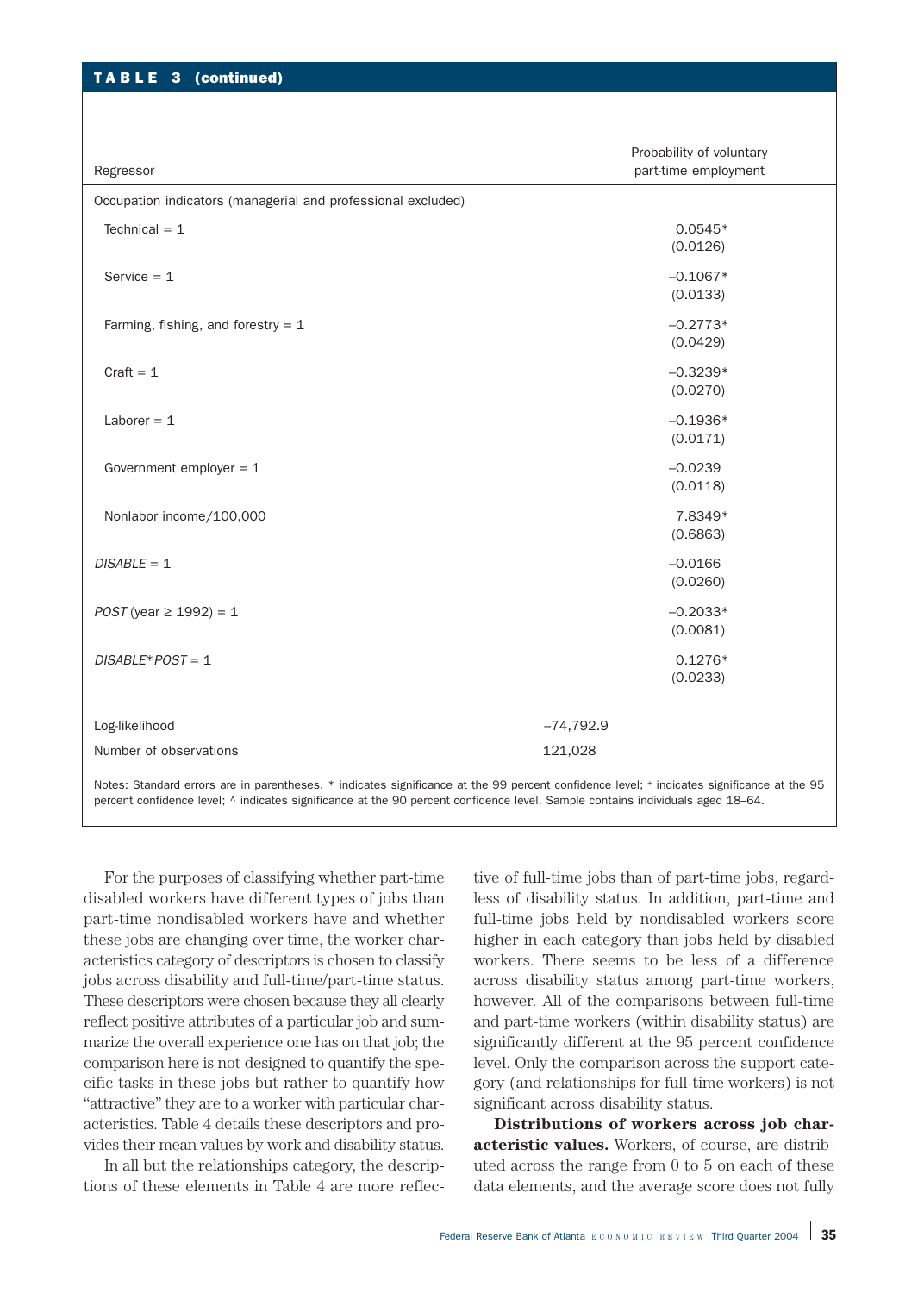#### O\*NET Worker Characteristics, Description and Means, Current Population Survey, 2000

|                                                                                                                                                                                                                                                                                        |                                                                                                                                                                       | Nondisabled workers      |                           | Disabled workers       |                        |
|----------------------------------------------------------------------------------------------------------------------------------------------------------------------------------------------------------------------------------------------------------------------------------------|-----------------------------------------------------------------------------------------------------------------------------------------------------------------------|--------------------------|---------------------------|------------------------|------------------------|
| $O*NET$<br>data element                                                                                                                                                                                                                                                                | Description                                                                                                                                                           | Part-time<br>$(n=7,093)$ | Full-time<br>$(n=34,220)$ | Part-time<br>$(n=337)$ | Full-time<br>$(n=661)$ |
| Achievement                                                                                                                                                                                                                                                                            | Occupations that satisfy this work value are<br>results oriented and allow employees to use<br>their strongest abilities, giving them a feeling<br>of accomplishment. | 2.83<br>(0.79)           | 3.18<br>(0.72)            | $2.69+$<br>(0.75)      | $2.96+$<br>(0.71)      |
| Working<br>conditions                                                                                                                                                                                                                                                                  | Occupations that satisfy this work value offer<br>job security and good working conditions.                                                                           | 3.05<br>(0.29)           | 3.21<br>(0.29)            | $3.02+$<br>(0.25)      | $3.13+$<br>(0.28)      |
| Recognition                                                                                                                                                                                                                                                                            | Occupations that satisfy this work value offer<br>advancement, potential for leadership, and are<br>often considered prestigious.                                     | 2.47<br>(0.59)           | 2.80<br>(0.61)            | $2.36+$<br>(0.54)      | $2.62+$<br>(0.59)      |
| Relationships                                                                                                                                                                                                                                                                          | Occupations that satisfy this work value allow<br>employees to provide service to others and<br>work with coworkers in a friendly, non-competi-<br>tive environment.  | 3.31<br>(0.38)           | 3.19<br>(0.37)            | $3.24+$<br>(0.40)      | 3.17<br>(0.36)         |
| Support                                                                                                                                                                                                                                                                                | Occupations that satisfy this work value offer<br>supportive management that stands behind<br>employees.                                                              | 3.10<br>(0.40)           | 3.15<br>(0.32)            | 3.08<br>(0.38)         | 3.17<br>(0.34)         |
| Independence                                                                                                                                                                                                                                                                           | Occupations that satisfy this work value allow<br>employees to work on their own and make<br>decisions.                                                               | 2.60<br>(0.75)           | 2.98<br>(0.80)            | $2.46+$<br>(0.69)      | $2.75+$<br>(0.78)      |
| Notes: Standard errors in parentheses. All elements range from 0 to 5. + indicates significant difference (at the 95 percent level) between<br>the disabled and nondisabled worker means within full-time or part-time status. All comparisons between full-time and part-time workers |                                                                                                                                                                       |                          |                           |                        |                        |

ns within full-time or part-time status. All comparisons between full-time within disability status are significantly different at the 95 percent confidence level. These comparisons are basic Z-tests, based on a chisquare distribution (Research and Education Association 1978).

capture that distribution.<sup>8</sup> For example, Figure  $4$ plots the distribution of workers across the values of the independence category in O\*NET (broken into deciles to smooth the graph) by disability and employment status. The comparison of distributions across other data elements looks very similar to the pattern presented in Figure 4. In particular, part-time workers are more similarly distributed than full-time workers across disability status, and the distributions are more similar within disability status across full-time/part-time status.

While both part-time and full-time disabled workers are more likely to be found in jobs that are less "attractive" than jobs held by nondisabled workers (the distribution of both part-time and fulltime disabled workers lies more to the left of their nondisabled counterparts), this cross-sectional picture may be hiding gains made over time in the types of jobs disabled workers have been able to secure relative to nondisabled workers. If the characteristics of the jobs held by disabled workers are becoming more similar to those held by nondisabled workers, this trend could help explain the dramatic increase in (voluntary) part-time employment among disabled workers since 1984. If the characteristics are not becoming more similar, then one is left to conclude that policy changes (rather than changes in job characteristics) have provided the impetus for the increase in voluntary part-time employment among disabled workers.

**Changes in worker distributions over time.** To measure the similarity in job characteristics across disabled and nondisabled workers, this analysis uses a standard index of dissimilarity. The Duncan Index (Duncan and Duncan 1955) ranges between 0 and 1, with numbers closer to 0 indicating more similar distributions. Specifically, the Duncan Index in this application is calculated as follows: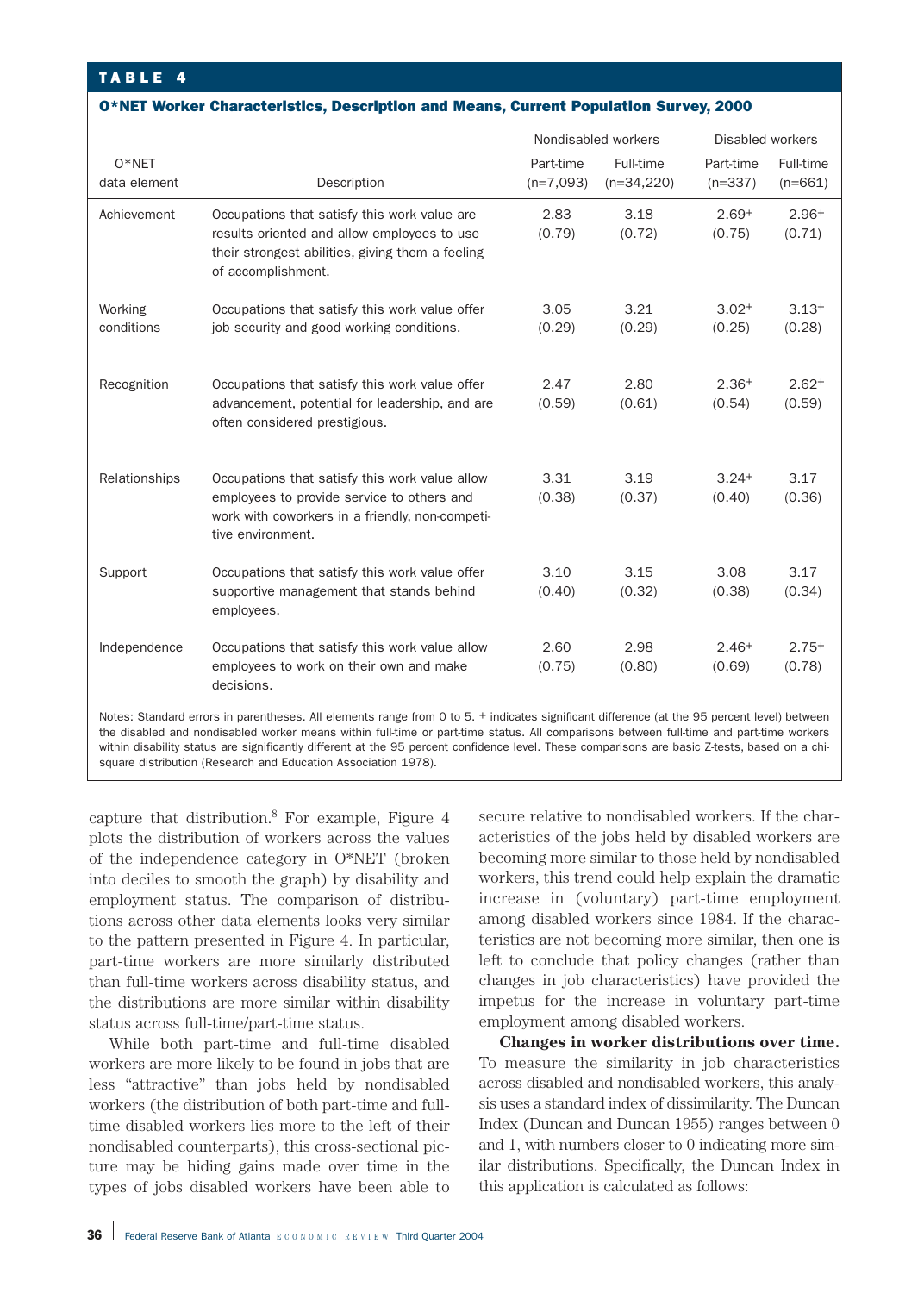

$$
(8) \tIj = \frac{1}{2} \sum_{i=1}^{10} \left| ND_{ij}^{FT} - D_{ij}^{FT} \right|,
$$

where  $j$  corresponds to one of the six specific job characteristics described in Table 4;  $ND_{ij}^{FT}$  is the proportion of nondisabled full-time workers that find themselves in the *i*th decile value of job characteristic  $j$ ; and  $D_{ij}^{rr}$  is the proportion of disabled full-time workers that find themselves in the *i*th decile value of job characteristic *j*. The Duncan Index allows comparisons of how equally distributed two groups of workers are across the job characteristic deciles. It reduces the comparison of distributions to a single statistic that can be easily tracked over time.

This index will be calculated for all six job characteristics, comparing nondisabled full-time workers with the other three groups (disabled full-time, nondisabled part-time, and disabled part-time). Essentially, this comparison amounts to treating the distribution of nondisabled full-time workers across the characteristic values as the baseline against which to compare the distribution of the other three groups of workers. If the distribution of any , worker group is becoming more similar to that of nondisabled full-time workers, the Duncan Index value will decline over time. Figure 5 presents the Duncan Index values over time, comparing each group with nondisabled full-time workers for each job characteristic.

First, the graphs in Figure 5 show over time what Figure 4 illustrated for 2000: Disabled part-time workers are most dissimilarly distributed (with the exception of the relationships category) across each of the job characteristics compared with nondisabled full-time workers (that is, the Duncan Index value is greatest for the disabled part-time worker comparison). Workers with the most similar distribution are disabled full-time workers; the greatest dissimilarity comes across the full-time/part-time dimension rather than the disabled/nondisabled dimension.

None of the trends in comparing the distribution of disabled part-time workers with nondisabled full-time workers is significantly different from 0. The only groups that made any movement toward the distribution of nondisabled full-time workers across job characteristic values were

<sup>8.</sup> See Blau and Kahn (1996) for an application of distribution comparisons to changing wage differentials.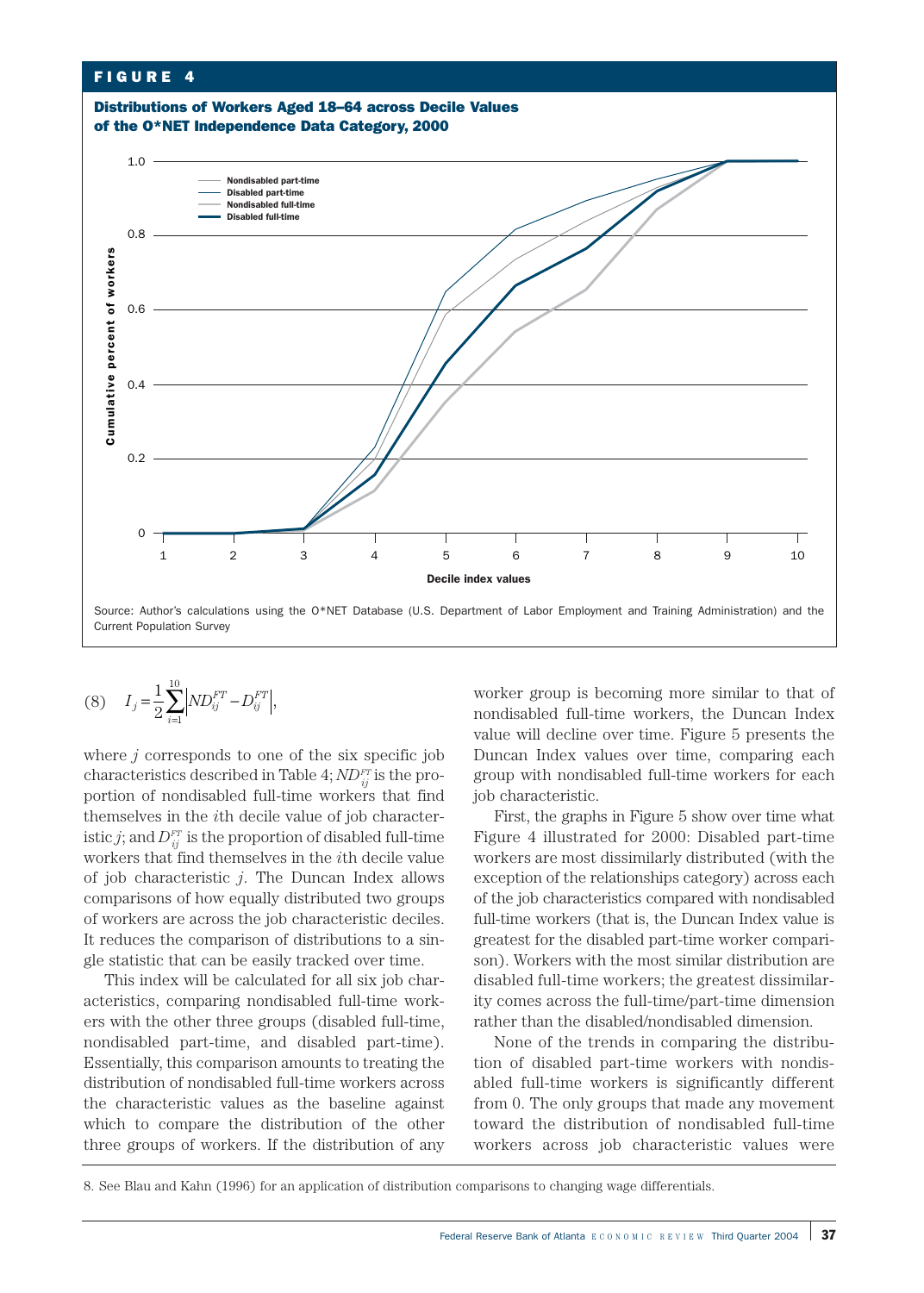# FIGURE 5

Duncan Index Value Comparing Distributions of Workers across Job Characteristics



nondisabled part-time workers in the working conditions and support categories and disabled full-time workers in the relationships category. However, the distribution of disabled full-time workers moved further away from the distribution of nondisabled full-time workers in the categories

of these movements, while statistically significant, is very slight in numerical terms. All in all, it would be difficult to discern any real progress or deterioration of the relative distribution of any of these groups of workers across each of the job characteristics relative to the distribution of nondisabled full-time workers.9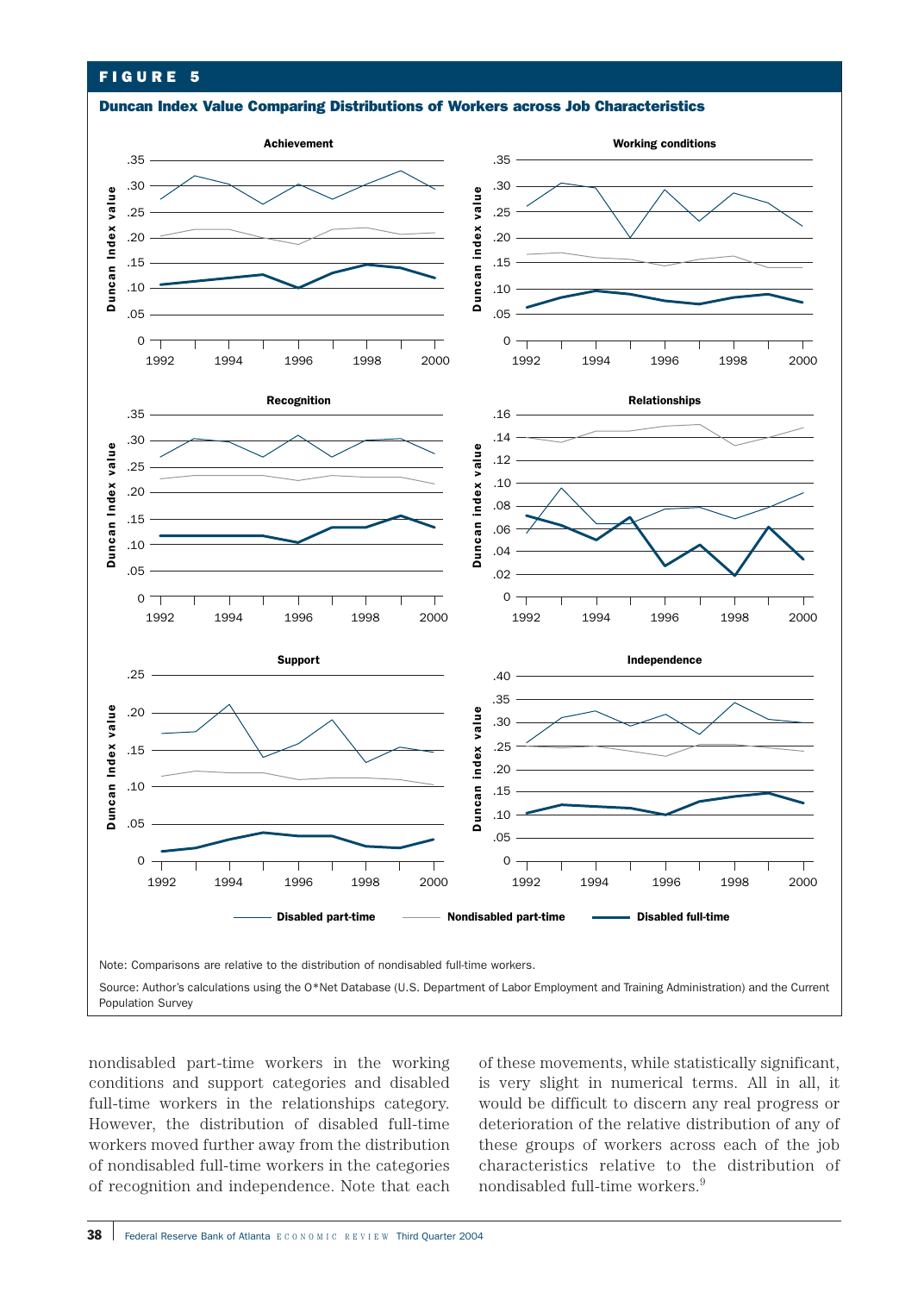# **Conclusions**

This article documents a fairly dramatic increase in the past twenty years in voluntary part-time employment among disabled workers relative to nondisabled workers. The probability that a disabled person is employed part-time is 4 percentage points higher than the probability that a nondisabled person is employed part-time after 1992 (the first year of ADA implementation) relative to before 1992. In addition, among part-time workers, the disabled are 5 percentage points more likely to be voluntarily employed part-time than a nondisabled part-time worker after 1992 relative to before 1992. The implication is that part-time employment has become more attractive to disabled workers rather than that disabled workers have become more marginalized through part-time employment.

Two explanations are offered for the apparent increase in the attractiveness of part-time work among the disabled. First, part-time jobs may have become more attractive through accommodations

employers have made in allowing disabled workers to work part-time in jobs that would be available only on a full-time basis for nondisabled workers. Such accommodations would make the characteristics of available part-time jobs more attractive to disabled workers. Second, policy changes over time may make part-time jobs more financially, rather than more qualitatively, attractive. The extension of Medicaid benefits beyond SSI eligibility and increased earnings allowance for SSI and SSDI recipients makes part-time employment financially more attractive to workers who depend on health insurance coverage (which is typically not available to part-time workers) and the continuation of disability income. The analysis found that part-time jobs held by disabled workers are not becoming relatively more attractive in a qualitative sense, leaving one to conclude that the financial incentives of the disability policy changes during the 1990s are the most likely source of the increase in voluntary part-time employment among disabled workers.

9. The trend coefficients (and associated *t*-statistics) referred to here for the different worker groups are as follows: (1) nondisabled part-time workers, working conditions (–0.0028, 2.91), support (–0.0016, 3.50); (2) disabled full-time workers, relationships (–0.0042, 1.95), recognition (+0.0039, 2.67), independence (+0.0037, 2.32).

## REFERENCES

Averett, Susan L., and Julie L. Hotchkiss. 1995. The probability of receiving benefits at different hours of work. *American Economic Review* 85, no. 2:276–80.

———. 1996. Discrimination in the payment of full-time wage premiums. *Industrial and Labor Relations Review* 49, no. 2:287–301.

Blank, Rebecca M. 1990. Are part-time jobs bad jobs? In *A future of lousy jobs? The changing structure of U.S. wages,* edited by Gary Burtless, 123–55. Washington, D.C.: Brookings Institution.

Blau, Francine D., and Lawrence M. Kahn. 1996. Wage structure and gender earnings differentials: An international comparison. *Economica* 63, no. 250 (supplement): S29–S62.

Bound, John, and Timothy Waidmann. 2002. Accounting for recent declines in employment rates among workingaged men and women with disabilities. *Journal of Human Resources* 37, no. 2:231–50.

Card, David. 1992. Do minimum wages reduce employment? A case study of California, 1987–89. *Industrial and Labor Relations Review* 46, no. 1:38–54.

DuMouchel, William H., and Greg J. Duncan. 1983. Using sample survey weights in multiple regression analyses of stratified samples. *Journal of the American Statistical Association* 78, no. 383:535–43.

Duncan, Otis D., and Beverly Duncan. 1955. A methodological analysis of segregation indexes. *American Sociological Review* 20, no. 2:210–17.

Ginther, Donna K., and Kathy J. Hayes. 2003. Gender differences in salary and promotion for faculty in the humanities, 1977–95. *Journal of Human Resources* 38, no. 1:34–73.

Greene, William H. 2000. *Econometric analysis*. 4th ed. Upper Saddle River, N.J.: Prentice-Hall.

Gruber, Jonathan. 1994. The incidence of mandated maternity benefits. *American Economic Review* 84, no. 3:622–41.

———. 2000. Disability insurance benefits and labor supply. *Journal of Political Economy* 108, no. 6:1162–83.

Hale, Thomas W. 2001. The lack of a disability measure in today's Current Population Survey. *Monthly Labor Review* 124, no. 6:38–40.

Hamermesh, Daniel S., and Stephen J. Trejo. 2000. The demand for hours of labor: Direct evidence from California. *Review of Economics and Statistics* 82, no. 1:38–47.

Haveman, Robert, and Barbara Wolfe. 1984. The decline in male labor force participation: Comment. *Journal of Political Economy* 92, no. 3:532–41.